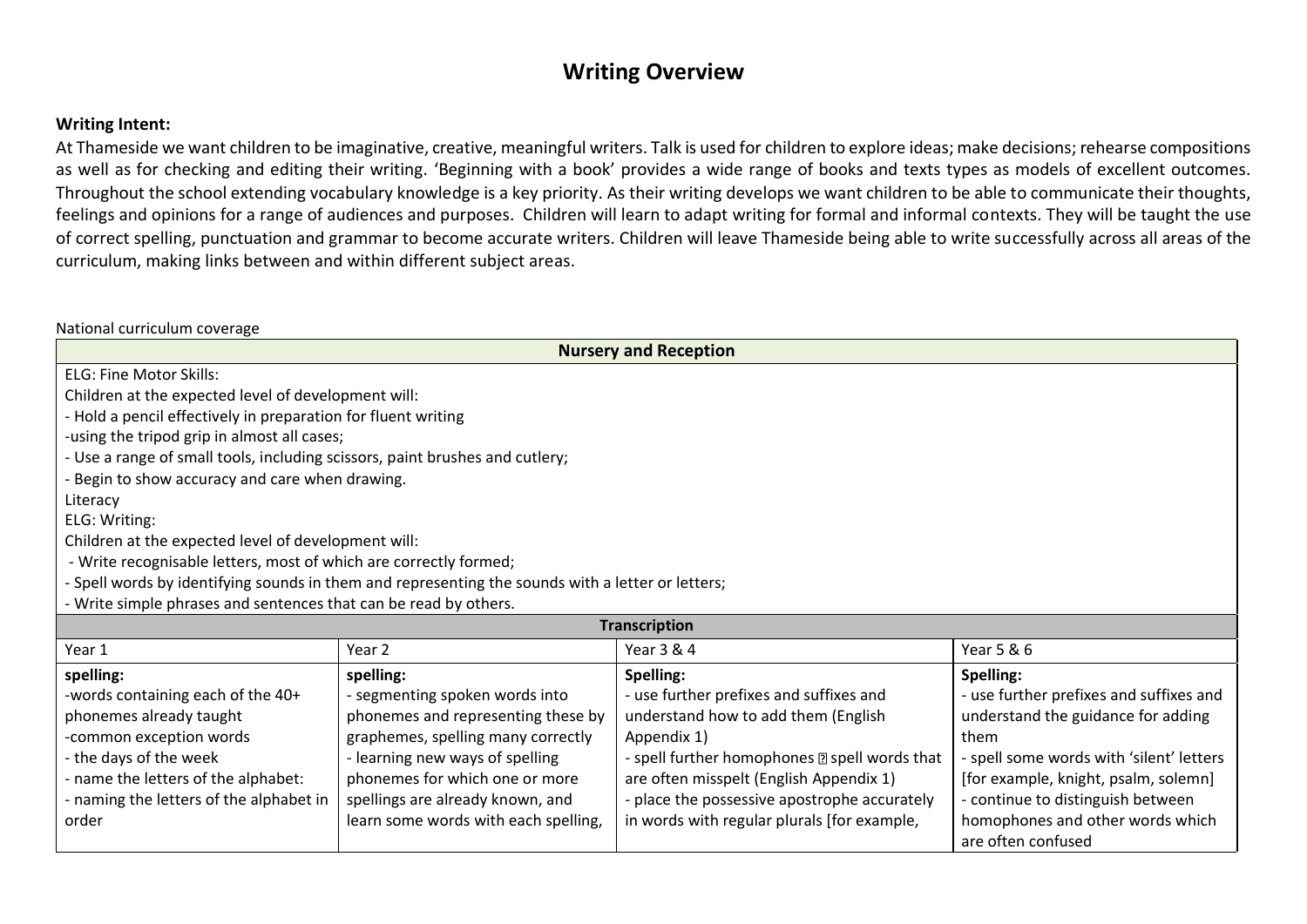| - using letter names to distinguish     | including a few common                    | girls', boys'] and in words with irregular      | - use knowledge of morphology and          |  |
|-----------------------------------------|-------------------------------------------|-------------------------------------------------|--------------------------------------------|--|
| between alternative spellings of the    | homophones                                | plurals [for example, children's]               | etymology in spelling and understand       |  |
| same sound                              | - learning to spell common exception      | - use the first two or three letters of a word  | that the spelling of some words needs      |  |
| - add prefixes and suffixes:            | words                                     | to check its spelling in a dictionary - write   | to be learnt specifically, as listed in    |  |
| - using the spelling rule for adding -s | - learning to spell more words with       | from memory simple sentences, dictated by       | English Appendix 1                         |  |
| or -es as the plural marker for nouns   | contracted forms                          | the teacher, that include words and             | - use dictionaries to check the spelling   |  |
| and the third person singular marker    | - learning the possessive apostrophe      | punctuation taught so far.                      | and meaning of words                       |  |
| for verbs                               | (singular) [for example, the girl's       | Handwriting:                                    | - use the first three or four letters of a |  |
| - using the prefix un-                  | book]                                     | - use the diagonal and horizontal strokes that  | word to check spelling, meaning or         |  |
| - using -ing, -ed, -er and -est where   | - distinguishing between                  | are needed to join letters and understand       | both of these in a dictionary              |  |
| no change is needed in the spelling of  | homophones and near-homophones            | which letters, when adjacent to one another,    | - use a thesaurus.                         |  |
| root words [for example, helping,       | - add suffixes to spell longer words,     | are best left unjoined                          | Handwriting:                               |  |
| helped, helper, eating, quicker,        | including -ment, -ness, -ful, -less, -    | - increase the legibility, consistency and      | - write legibly, fluently and with         |  |
| quickest]                               | ly.                                       | quality of their handwriting [for example, by   | increasing speed by:                       |  |
| - apply simple spelling rules and       | - apply spelling rules and guidance, as   | ensuring that the downstrokes of letters are    | - choosing which shape of a letter to      |  |
| guidance, as listed in English          | listed in English Appendix 1              | parallel and equidistant; that lines of writing | use when given choices and deciding        |  |
| Appendix 1                              | - write from memory simple                | are spaced sufficiently so that the ascenders   | whether or not to join specific letters -  |  |
| - write from memory simple              | sentences dictated by the teacher         | and descenders of letters do not touch].        | choosing the writing implement that        |  |
| sentences dictated by the teacher       | that include words using the GPCs,        |                                                 | is best suited for a task.                 |  |
| that include words using the GPCs       | common exception words and                |                                                 |                                            |  |
| and common exception words taught       | punctuation taught so far                 |                                                 |                                            |  |
| so far.                                 | Handwriting:                              |                                                 |                                            |  |
| Handwriting:                            | - form lower-case letters of the          |                                                 |                                            |  |
| Pupils should be taught to:             | correct size relative to one another      |                                                 |                                            |  |
| - sit correctly at a table, holding a   | - start using some of the diagonal        |                                                 |                                            |  |
| pencil comfortably and correctly        | and horizontal strokes needed to join     |                                                 |                                            |  |
| - begin to form lower-case letters in   | letters and understand which letters,     |                                                 |                                            |  |
| the correct direction, starting and     | when adjacent to one another, are         |                                                 |                                            |  |
| finishing in the right place            | best left unjoined                        |                                                 |                                            |  |
| - form capital letters                  | - write capital letters and digits of the |                                                 |                                            |  |
| - form digits 0-9                       | correct size, orientation and             |                                                 |                                            |  |
| - understand which letters belong to    | relationship to one another and to        |                                                 |                                            |  |
| which handwriting 'families' (i.e.      | lower case letters                        |                                                 |                                            |  |
| letters that are formed in similar      | - use spacing between words that          |                                                 |                                            |  |
| ways) and to practise these.            | reflects the size of the letters.         |                                                 |                                            |  |
| <b>Composition</b>                      |                                           |                                                 |                                            |  |
| Write sentences by:                     | Develop positive attitudes towards        | Plan their writing by:                          | Plan their writing by:                     |  |
|                                         | and stamina for writing by:               |                                                 |                                            |  |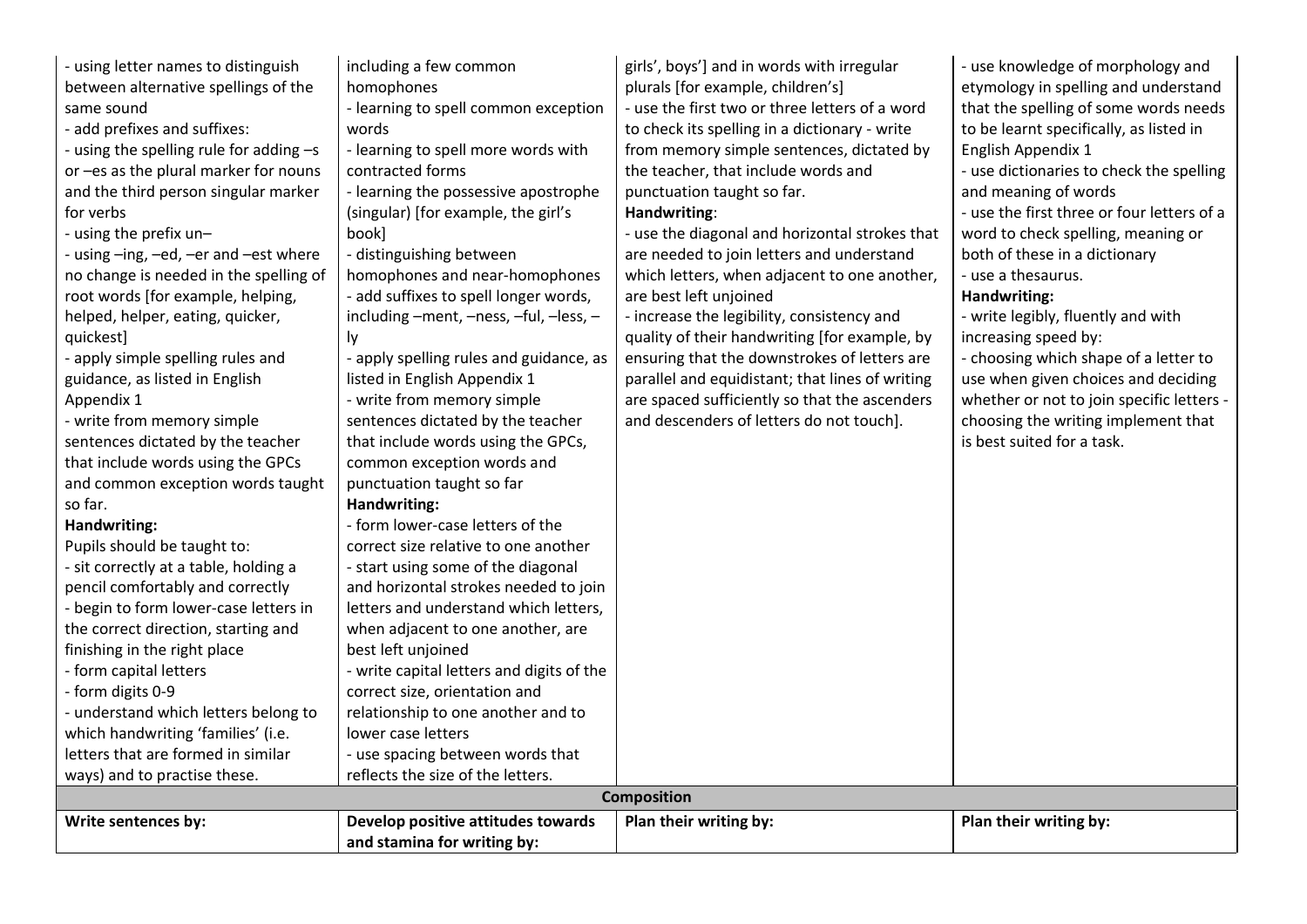| -saying out loud what they are going  | - writing narratives about personal    | - discussing writing similar to that which they | - identifying the audience for and      |
|---------------------------------------|----------------------------------------|-------------------------------------------------|-----------------------------------------|
| to write about                        | experiences and those of others (real  | are planning to write in order to understand    | purpose of the writing, selecting the   |
| -composing a sentence orally before   | and fictional)                         | and learn from its structure, vocabulary and    | appropriate form and using other        |
| writing it                            | - writing about real events            | grammar                                         | similar writing as models for their own |
| - sequencing sentences to form short  | - writing poetry                       | - discussing and recording ideas                | - noting and developing initial ideas,  |
| narratives                            | - writing for different purposes       | Draft and write by:                             | drawing on reading and research         |
| - re-reading what they have written   | Consider what they are going to        | - composing and rehearsing sentences orally     | where necessary                         |
| to check that it makes sense (after   | write before beginning by:             | (including dialogue), progressively building a  | - in writing narratives, considering    |
| every sentence)                       | - planning or saying out loud what     | varied and rich vocabulary and an increasing    | how authors have developed              |
| - discuss what they have written with | they are going to write about          | range of sentence structures (English           | characters and settings in what pupils  |
| the teacher or other pupils           | - writing down ideas and/or key        | Appendix 2)                                     | have read, listened to or seen          |
| - read aloud their writing clearly    | words, including new vocabulary        | - organising paragraphs around a theme - in     | performed                               |
| enough to be heard by their peers     | - encapsulating what they want to      | narratives, creating settings, characters and   | Draft and write by:                     |
| and the teacher.                      | say, sentence by sentence              | plot                                            | - selecting appropriate grammar and     |
|                                       | Make simple additions, revisions       | - in non-narrative material, using simple       | vocabulary, understanding how such      |
|                                       | and corrections to their own writing   | organisational devices [for example, headings   | choices can change and enhance          |
|                                       | by:                                    | and sub-headings]                               | meaning                                 |
|                                       | - evaluating their writing with the    | <b>Evaluate and edit by:</b>                    | - in narratives, describing settings,   |
|                                       | teacher and other pupils               | - assessing the effectiveness of their own and  | characters and atmosphere and           |
|                                       | - re-reading to check that their       | others' writing and suggesting improvements     | integrating dialogue to convey          |
|                                       | writing makes sense and that verbs     | - proposing changes to grammar and              | character and advance the action        |
|                                       | to indicate time are used correctly    | vocabulary to improve consistency, including    | - précising longer passages             |
|                                       | and consistently, including verbs in   | the accurate use of pronouns in sentences       | - using a wide range of devices to      |
|                                       | the continuous form                    | - proof-read for spelling and punctuation       | build cohesion within and across        |
|                                       | - proof-reading to check for errors in | errors                                          | paragraphs                              |
|                                       | spelling, grammar and punctuation      | - read aloud their own writing, to a group or   | - using further organisational and      |
|                                       | [for example, ends of sentences        | the whole class, using appropriate intonation   | presentational devices to structure     |
|                                       | punctuated correctly]                  | and controlling the tone and volume so that     | text and to guide the reader [for       |
|                                       | -read aloud what they have written     | the meaning is clear.                           | example, headings, bullet points,       |
|                                       | with appropriate intonation to make    |                                                 | underlining]                            |
|                                       | the meaning clear.                     |                                                 | <b>Evaluate and edit by:</b>            |
|                                       |                                        |                                                 | - assessing the effectiveness of their  |
|                                       |                                        |                                                 | own and others' writing                 |
|                                       |                                        |                                                 | - proposing changes to vocabulary,      |
|                                       |                                        |                                                 | grammar and punctuation to enhance      |
|                                       |                                        |                                                 | effects and clarify meaning             |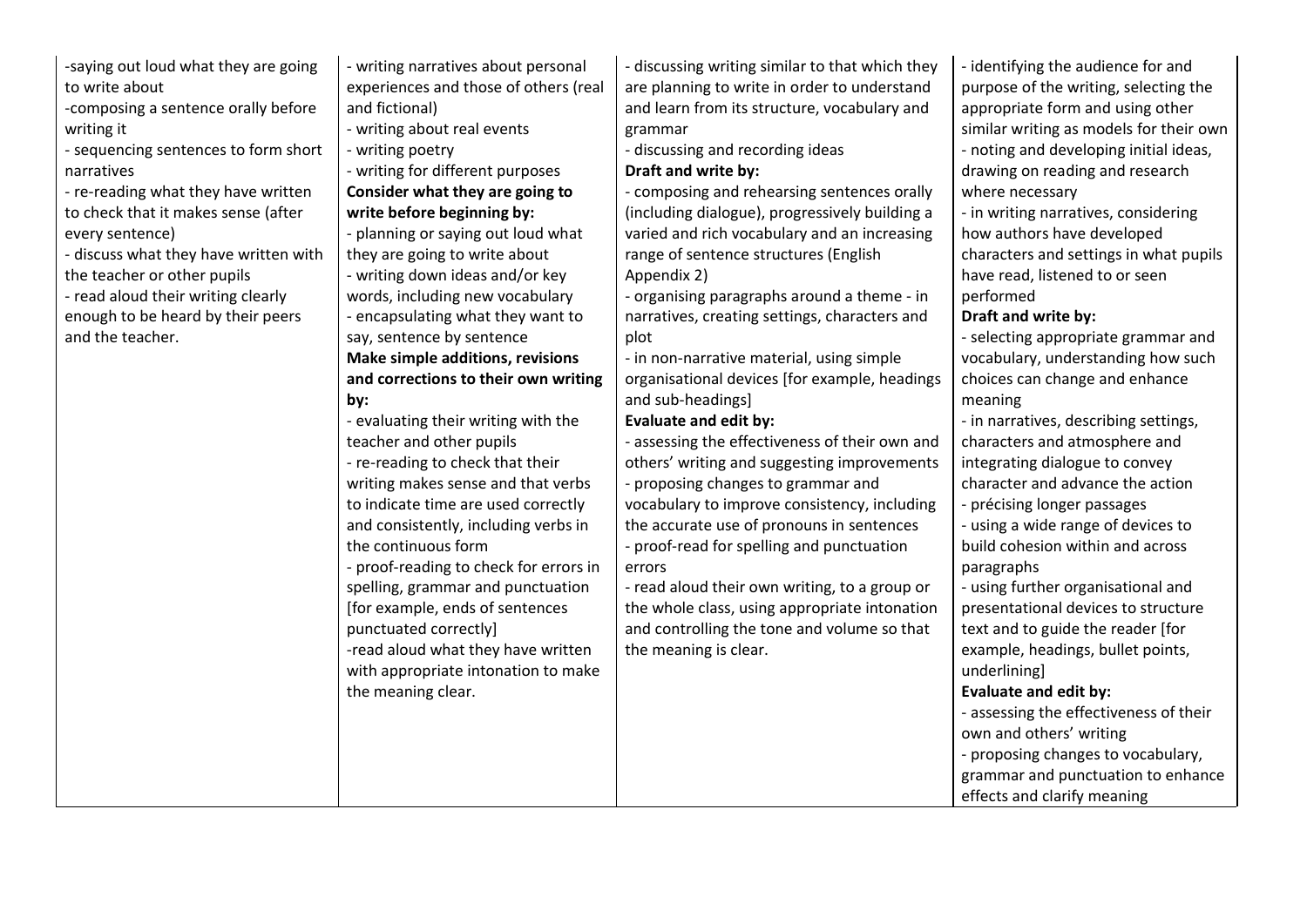|                                                                                                                                                                                                                                                                                                                                                                                                                                                                                                                             |                                                                                                                                                                                                                                                                                                                                                                                                                                                                                                                                                                                                                                                                                                                                                                                                                                                                                                                    |                                                                                                                                                                                                                                                                                                                                                                                                                                                                                                                                                                                                                                                                                                                                                                                                                                                                                                                                                                                                                                                | - ensuring the consistent and correct<br>use of tense throughout a piece of<br>writing<br>- ensuring correct subject and verb<br>agreement when using singular and<br>plural, distinguishing between the<br>language of speech and writing and<br>choosing the appropriate register<br>- proof-read for spelling and<br>punctuation errors<br>perform their own compositions,<br>using appropriate intonation, volume,<br>and movement so that meaning is<br>clear.                                                                                                                                                                                                                                                                                                                                                                                                                                                                                   |
|-----------------------------------------------------------------------------------------------------------------------------------------------------------------------------------------------------------------------------------------------------------------------------------------------------------------------------------------------------------------------------------------------------------------------------------------------------------------------------------------------------------------------------|--------------------------------------------------------------------------------------------------------------------------------------------------------------------------------------------------------------------------------------------------------------------------------------------------------------------------------------------------------------------------------------------------------------------------------------------------------------------------------------------------------------------------------------------------------------------------------------------------------------------------------------------------------------------------------------------------------------------------------------------------------------------------------------------------------------------------------------------------------------------------------------------------------------------|------------------------------------------------------------------------------------------------------------------------------------------------------------------------------------------------------------------------------------------------------------------------------------------------------------------------------------------------------------------------------------------------------------------------------------------------------------------------------------------------------------------------------------------------------------------------------------------------------------------------------------------------------------------------------------------------------------------------------------------------------------------------------------------------------------------------------------------------------------------------------------------------------------------------------------------------------------------------------------------------------------------------------------------------|-------------------------------------------------------------------------------------------------------------------------------------------------------------------------------------------------------------------------------------------------------------------------------------------------------------------------------------------------------------------------------------------------------------------------------------------------------------------------------------------------------------------------------------------------------------------------------------------------------------------------------------------------------------------------------------------------------------------------------------------------------------------------------------------------------------------------------------------------------------------------------------------------------------------------------------------------------|
|                                                                                                                                                                                                                                                                                                                                                                                                                                                                                                                             |                                                                                                                                                                                                                                                                                                                                                                                                                                                                                                                                                                                                                                                                                                                                                                                                                                                                                                                    | Vocabulary, grammar & punctuation                                                                                                                                                                                                                                                                                                                                                                                                                                                                                                                                                                                                                                                                                                                                                                                                                                                                                                                                                                                                              |                                                                                                                                                                                                                                                                                                                                                                                                                                                                                                                                                                                                                                                                                                                                                                                                                                                                                                                                                       |
| Pupils should be taught to:<br>- leaving spaces between words -<br>joining words and joining clauses<br>using and<br>- beginning to punctuate sentences<br>using a capital letter and a full stop,<br>question mark or exclamation mark<br>- using a capital letter for names of<br>people, places, the days of the week,<br>and the personal pronoun 'I'<br>- learning the grammar for year 1 in<br><b>English Appendix 2</b><br>- use the grammatical terminology in<br>English Appendix 2 in discussing their<br>writing | develop their understanding of the<br>concepts set out in English Appendix<br>2 by: 2 learning how to use both<br>familiar and new punctuation<br>correctly (see English Appendix 2),<br>including full stops, capital letters,<br>exclamation marks, question marks,<br>commas for lists and apostrophes for<br>contracted forms and the possessive<br>(singular) al learn how to use: a<br>sentences with different forms:<br>statement, question, exclamation,<br>command <b>D</b> expanded noun phrases<br>to describe and specify [for example,<br>the blue butterfly] 2 the present and<br>past tenses correctly and consistently<br>including the progressive form ?<br>subordination (using when, if, that,<br>or because) and co-ordination (using<br>or, and, or but) I the grammar for<br>year 2 in English Appendix 2 2 some<br>features of written Standard English<br><b>Duse and understand the</b> | Pupils should be taught to: [2] develop their<br>understanding of the concepts set out in<br>English Appendix 2 by: 2 extending the range<br>of sentences with more than one clause by<br>using a wider range of conjunctions, including<br>when, if, because, although a using the<br>present perfect form of verbs in contrast to<br>the past tense <b>D</b> choosing nouns or pronouns<br>appropriately for clarity and cohesion and to<br>avoid repetition a using conjunctions, adverbs<br>and prepositions to express time and cause ?<br>using fronted adverbials <b>D</b> learning the<br>grammar for years 3 and 4 in English<br>Appendix 2 2 indicate grammatical and other<br>features by: [2] using commas after fronted<br>adverbials ?? indicating possession by using<br>the possessive apostrophe with plural nouns<br><b>2 using and punctuating direct speech 2 use</b><br>and understand the grammatical terminology<br>in English Appendix 2 accurately and<br>appropriately when discussing their writing<br>and reading. | develop their understanding of the<br>concepts set out in English Appendix 2<br>by: <b>Deparation</b> recognising vocabulary and<br>structures that are appropriate for<br>formal speech and writing, including<br>subjunctive forms <b>D</b> using passive<br>verbs to affect the presentation of<br>information in a sentence <b>a</b> using the<br>perfect form of verbs to mark<br>relationships of time and cause ?<br>using expanded noun phrases to<br>convey complicated information<br>concisely <b>a</b> using modal verbs or<br>adverbs to indicate degrees of<br>possibility <b>D</b> using relative clauses<br>beginning with who, which, where,<br>when, whose, that or with an implied<br>(i.e. omitted) relative pronoun ?<br>learning the grammar for years 5 and<br>6 in English Appendix 2 2 indicate<br>grammatical and other features by: [7]<br>using commas to clarify meaning or<br>avoid ambiguity in writing <b>D</b> using |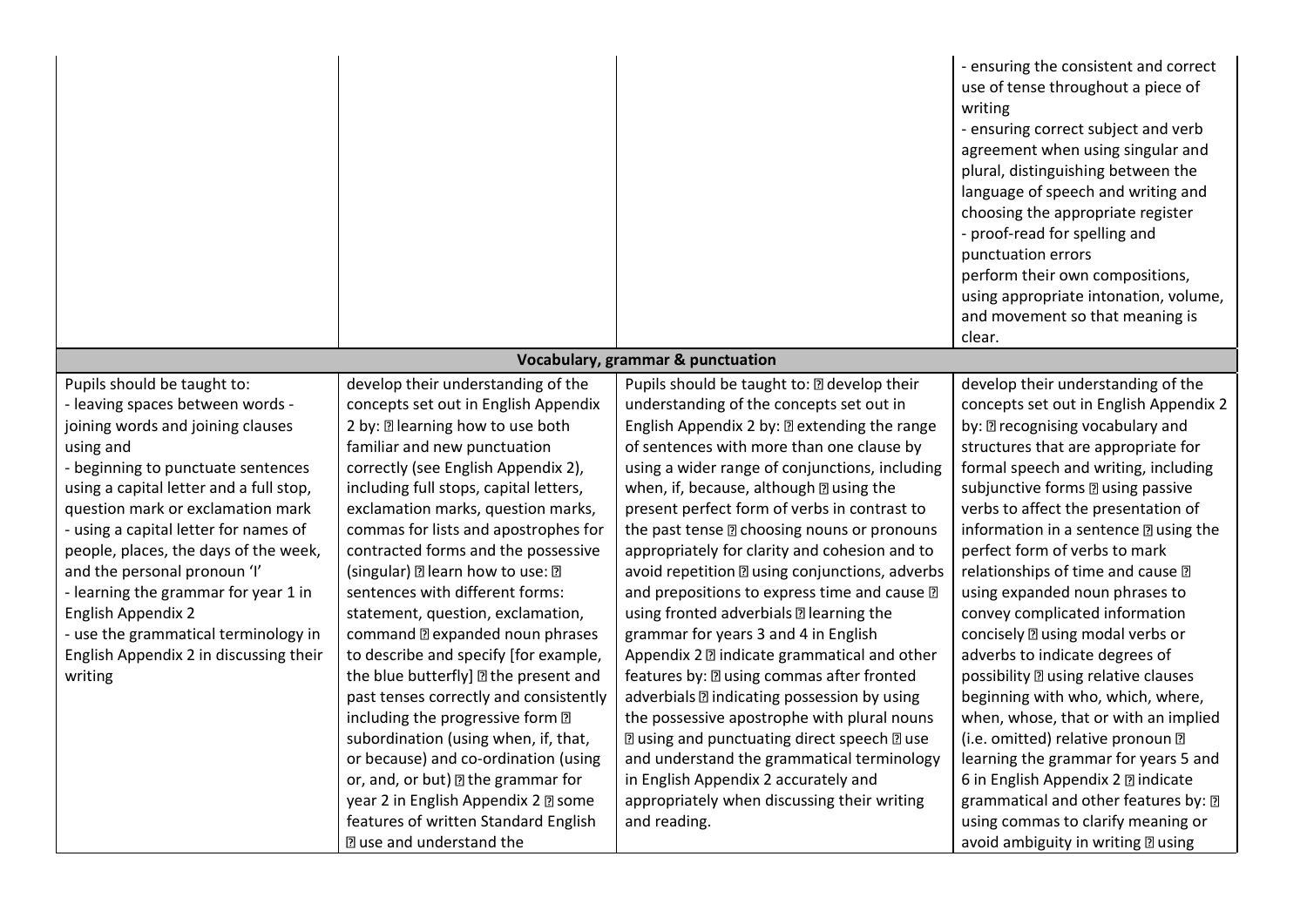| grammatical terminology in English | hyphens to avoid ambiguity <b>D</b> using     |
|------------------------------------|-----------------------------------------------|
| Appendix 2 in discussing their     | brackets, dashes or commas to                 |
| writing.                           | indicate parenthesis a using semi-            |
|                                    | colons, colons or dashes to mark              |
|                                    | boundaries between independent                |
|                                    | clauses <b>D</b> using a colon to introduce a |
|                                    | list <b>D</b> punctuating bullet points       |
|                                    | consistently <b>D</b> use and understand the  |
|                                    | grammatical terminology in English            |
|                                    | Appendix 2 accurately and                     |
|                                    | appropriately in discussing their             |
|                                    | writing and reading                           |

| Year 1 | Discuss stories of different genres drawing on what they already know or on background information and vocabulary provided by the teacher<br>$\overline{\phantom{m}}$<br>Simple story maps are used to retell and plan narratives<br>$\qquad \qquad -$<br>Sequence simple sentences to form a short narrative with a start, middle and end are apparent (Fairy Tales, Fantasy Worlds & Familiar Settings)<br>$\qquad \qquad -$<br>Say, compose and sequence sentences relating to the story genre<br>$\qquad \qquad -$<br>Re-read own writing to check for sense<br>$\qquad \qquad -$<br>Discuss writing with the teacher or other pupils<br>Read writing out loud<br>Describe character appearance<br>Write statements about where the story takes place<br>Use 'and' to join clauses<br>Use spaces to separate words<br>Punctuate using capital letters and full stops (other punctuation could be used: question marks, exclamation<br>marks)<br>Use a capital letter for people, places, days of week and person pronoun, 'I' as needed |
|--------|---------------------------------------------------------------------------------------------------------------------------------------------------------------------------------------------------------------------------------------------------------------------------------------------------------------------------------------------------------------------------------------------------------------------------------------------------------------------------------------------------------------------------------------------------------------------------------------------------------------------------------------------------------------------------------------------------------------------------------------------------------------------------------------------------------------------------------------------------------------------------------------------------------------------------------------------------------------------------------------------------------------------------------------------|
| Year 2 | Build on previous learning and to<br>Retell stories from different genres<br>Develop vocabulary, linking to known words and discussing favourite words and phrases<br>$\qquad \qquad -$<br>Plan outlines the content of writing and is used when writing<br>Write a narrative about experiences and those of others (real and fictional)<br>Before writing, say and note key ideas and appropriate vocabulary<br>Use descriptive phrases                                                                                                                                                                                                                                                                                                                                                                                                                                                                                                                                                                                                    |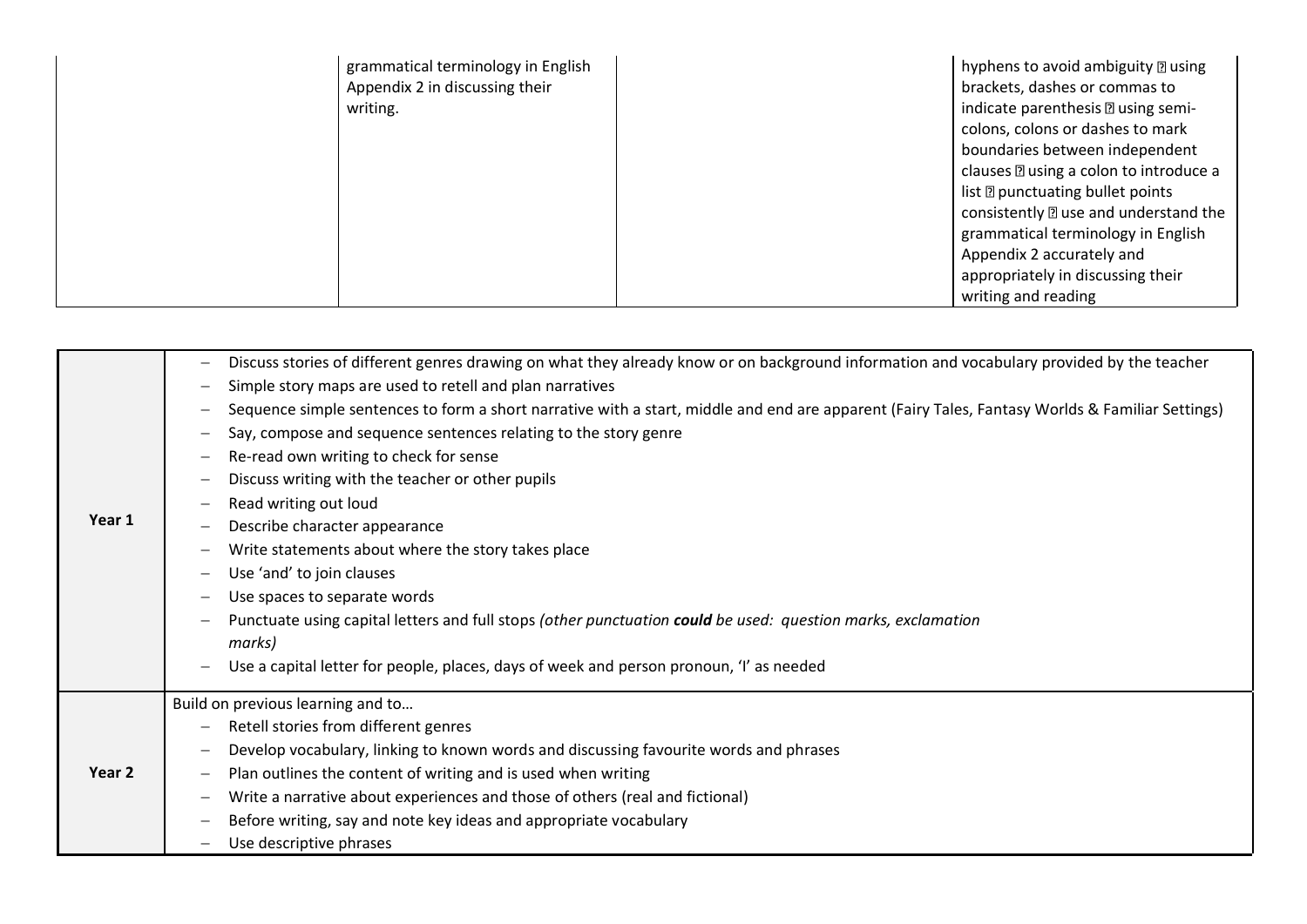|                   | Write statements (other sentence types could be used: commands, questions, exclamations)                                                                            |
|-------------------|---------------------------------------------------------------------------------------------------------------------------------------------------------------------|
|                   | Use simple noun phrases for description (jagged rocks, majestic forest, tiring journey)                                                                             |
|                   | Use progressive form of verbs to mark actions in progress                                                                                                           |
|                   | Use conjunctions (because, when, if, when, that, etc.)                                                                                                              |
|                   | Use adverbs of time to support sequence (first, then, after that, etc.)                                                                                             |
|                   | Punctuate using capital letter and full stops (other punctuation could be used: exclamation marks, question marks, commas for lists and                             |
|                   | apostrophes for contraction and possession)                                                                                                                         |
|                   | As appropriate: use commas to separate items in a list                                                                                                              |
|                   | Evaluate writing for sense, correct verb form, including the progressive (where appropriate)                                                                        |
|                   | Make a few spelling, punctuation and grammar corrections                                                                                                            |
|                   | Read aloud with appropriate intonation to support meaning                                                                                                           |
|                   | Build on previous learning and to                                                                                                                                   |
|                   | Discuss a range of stories and retell some orally                                                                                                                   |
|                   | Discuss stories similar to that which they are planning to write in order to understand and learn from its structure, vocabulary and grammar                        |
|                   | Discuss and record ideas in advance of writing<br>$\qquad \qquad -$                                                                                                 |
|                   | Compose and rehearse sentences orally (including dialogue) building a varied and rich vocabulary                                                                    |
|                   | Create settings, character and plot                                                                                                                                 |
|                   | Through the collection of ideas orally, planning is sequenced with a clear structure linked to the text type in developed story maps or under<br>paragraph headings |
|                   | Evaluate own and other's writing by suggesting improvements                                                                                                         |
| Year <sub>3</sub> | Propose changes to grammar and vocabulary to improve consistency, including the accurate use of pronouns Proof-read for spelling and<br>punctuation errors          |
|                   | Read aloud with appropriate intonation controlling the tone and volume so that the meaning is clear                                                                 |
|                   | Extend the range of sentences with more than one clause by using a wider range of conjunctions, including when, if, because, although<br>$\qquad \qquad -$          |
|                   | Express time, place and cause using conjunctions, adverbs or prepositions                                                                                           |
|                   | Introduction to paragraphs as a way to group related material                                                                                                       |
|                   | Use of the present perfect form of verbs instead of the simple past                                                                                                 |
|                   | Introduction to inverted commas to punctuate direct speech                                                                                                          |
|                   |                                                                                                                                                                     |
|                   |                                                                                                                                                                     |
|                   |                                                                                                                                                                     |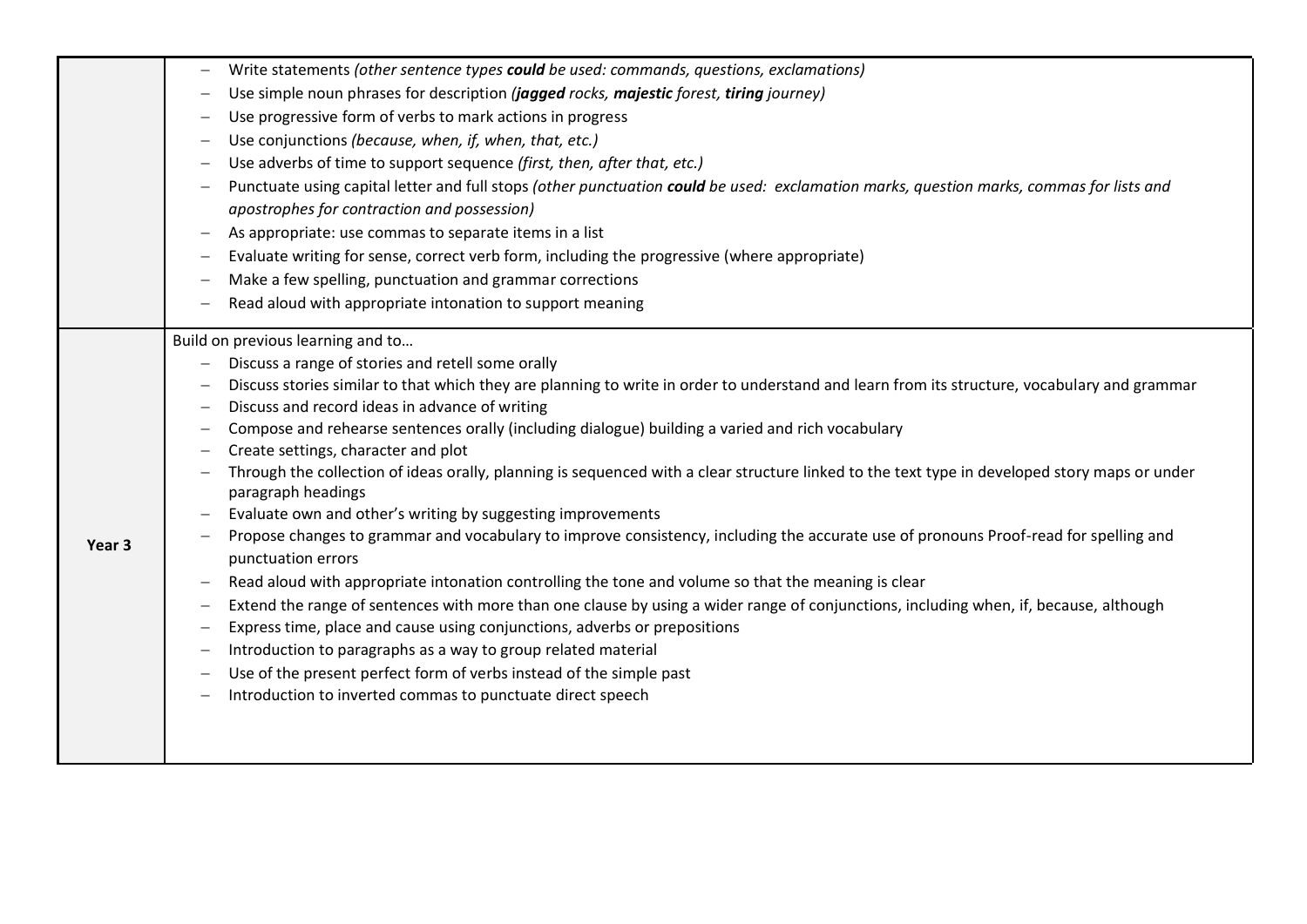|        | Build on previous learning and to                                                                                                                                              |
|--------|--------------------------------------------------------------------------------------------------------------------------------------------------------------------------------|
|        | Produce carefully thought out plans that match finished independent pieces.<br>$\overline{\phantom{m}}$                                                                        |
|        | Narratives (Historical, imaginary worlds and Dilemmas are well paced, with a build-up and complication that lead to a defined ending.)<br>$\overline{\phantom{m}}$             |
|        | Descriptions in narratives are made up of detail to help the reader gain a better understanding about the way the narrative is unfolding - through<br>$\overline{\phantom{m}}$ |
|        | character and setting.                                                                                                                                                         |
|        | Noun phrases expanded by the addition of modifying adjectives, nouns and preposition phrases<br>$\overline{\phantom{m}}$                                                       |
| Year 4 | Fronted adverbials are used and punctuated accurately                                                                                                                          |
|        | Use of paragraphs to organise ideas around a theme<br>$\overline{\phantom{m}}$                                                                                                 |
|        | Appropriate choice of pronoun or noun within and across sentences to aid cohesion and avoid repetition                                                                         |
|        | Apostrophes to mark plural possession<br>$\overline{\phantom{m}}$                                                                                                              |
|        | Use of commas after fronted adverbials                                                                                                                                         |
|        | Use of inverted commas and other punctuation to indicate direct speech                                                                                                         |
|        |                                                                                                                                                                                |
|        | Build on previous learning and to                                                                                                                                              |
|        | Identify and discus themes and conventions across a wide range of writing                                                                                                      |
|        | Discuss and evaluate how authors use language, including figurative language considering the impact on the reader<br>$\overline{\phantom{m}}$                                  |
|        | Planning takes account of the audience and purpose of the writing<br>$\overline{\phantom{m}}$                                                                                  |
|        | Evidence of the application of specific features to ensure a narrative genre matches its intention (eg. Fairytale "Once upon a time")<br>$\overline{\phantom{m}}$              |
|        | Select appropriate grammar and vocabulary, giving attention to enhancing meaning<br>$\overline{\phantom{m}}$                                                                   |
|        | Evaluate how effective their own and others' writing is<br>$\overline{\phantom{m}}$                                                                                            |
|        | Propose changes to vocabulary, grammar and punctuation to enhance effects and clarify meaning<br>$\overline{\phantom{m}}$                                                      |
|        | Ensure consistent and correct use of tense throughout<br>$\overline{\phantom{m}}$                                                                                              |
|        | Ensure appropriate register for writing<br>$\overline{\phantom{m}}$                                                                                                            |
| Year 5 | Paragraphing is controlled to organise writing into different information or events<br>$\overline{\phantom{m}}$                                                                |
|        | Relative clauses beginning with who, which, where, when, whose, that, or an omitted relative pronoun<br>$\overline{\phantom{m}}$                                               |
|        | Indicating degrees of possibility using adverbs [for example, perhaps, surely] or modal verbs [for example, might, should, will, must]<br>$\overline{\phantom{m}}$             |
|        | Use expanded noun phrases to convey complicated information concisely<br>$\overline{\phantom{m}}$                                                                              |
|        | Use the perfect form of verbs to mark relationships of time and cause<br>$\overline{\phantom{m}}$                                                                              |
|        | Causal and logical conjunctions are used in addition to time openers (however or therefore).<br>$\overline{\phantom{m}}$                                                       |
|        | Devices to build cohesion within a paragraph [for example, then, after that, this, firstly]                                                                                    |
|        | Linking ideas across paragraphs using adverbials of time [for example, later], place [for example, nearby] and number [for example, secondly] or<br>$\overline{\phantom{m}}$   |
|        | tense choices [for example, he had seen her before]                                                                                                                            |
|        | Brackets, dashes or commas to indicate parenthesis                                                                                                                             |
|        | Use of commas to clarify meaning or avoid ambiguity<br>$\overline{\phantom{m}}$                                                                                                |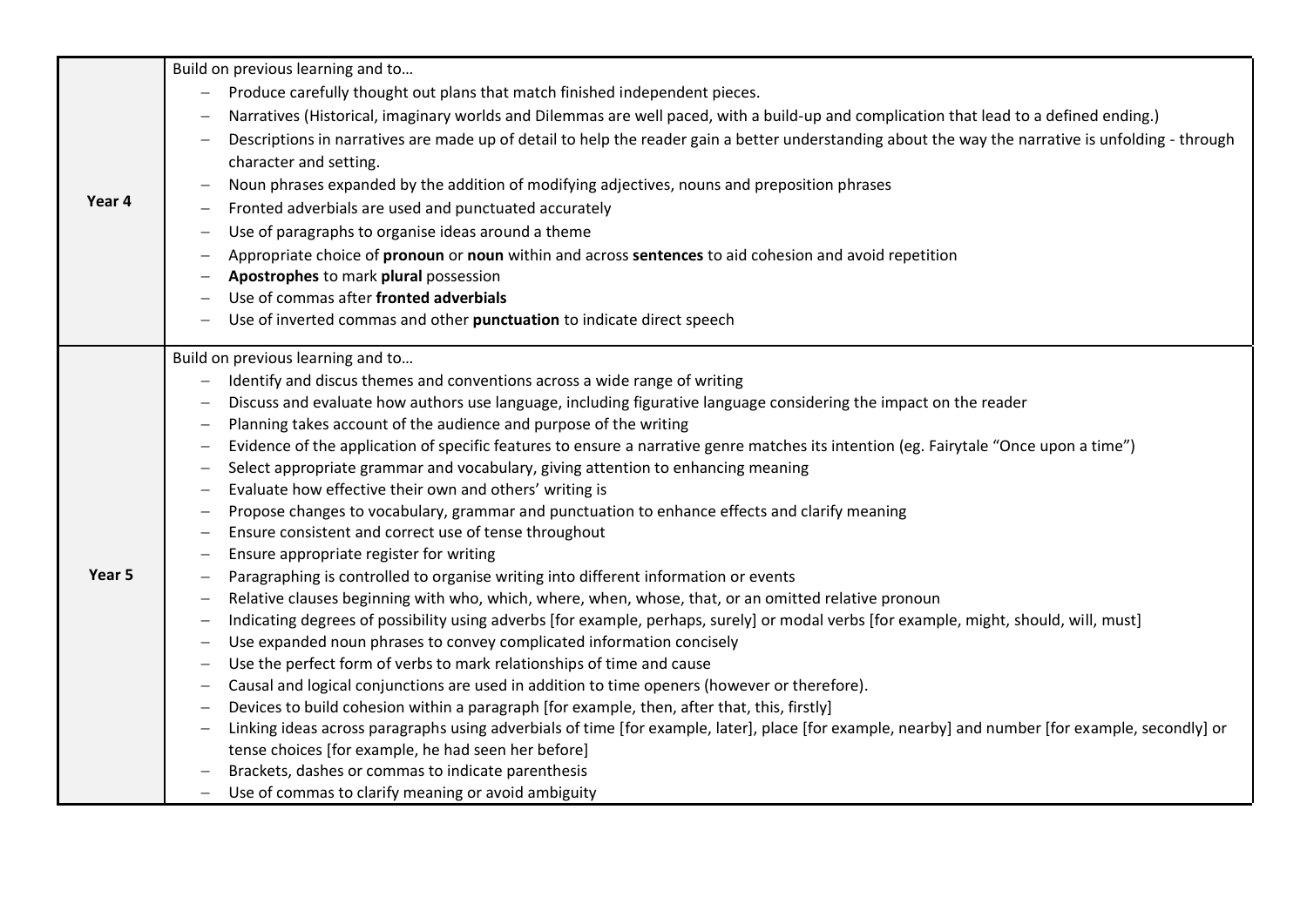| Build on previous learning and to                                                                                                                                                                                                                                                                                                                                                                                                                                                                                                                                                                                                                                                                                                                                                                                                                                                                                                                                                                                                                                                                                                                                                                                                                                                                                        |
|--------------------------------------------------------------------------------------------------------------------------------------------------------------------------------------------------------------------------------------------------------------------------------------------------------------------------------------------------------------------------------------------------------------------------------------------------------------------------------------------------------------------------------------------------------------------------------------------------------------------------------------------------------------------------------------------------------------------------------------------------------------------------------------------------------------------------------------------------------------------------------------------------------------------------------------------------------------------------------------------------------------------------------------------------------------------------------------------------------------------------------------------------------------------------------------------------------------------------------------------------------------------------------------------------------------------------|
| The appropriate form and register are apparent for the text type.<br>Main ideas are sustained and developed logically.<br>Planning uses paragraphs to structure the plot in narrative (Suspense, flashbacks and quest) showing changes in time, place and events.<br>Use of the passive to affect the presentation of information in a sentence [for example, I broke the window in the greenhouse versus The window<br>in the greenhouse was broken (by me)].<br>Use expanded noun phrases to convey complicated information concisely Use the perfect form of verbs to mark relationships of time and cause<br>The difference between structures typical of informal speech and structures appropriate for formal speech and writing [for example, the use of<br>question tags: He's your friend, isn't he?, or the use of subjunctive forms such as If I were or Were they to come in some very formal writing and<br>speech]<br>Linking ideas across paragraphs using a wider range of cohesive devices: repetition of a word or phrase, grammatical connections [for example,<br>the use of adverbials such as on the other hand, in contrast, or as a consequence], and ellipsis<br>Use of the semi-colon, colon and dash to mark the boundary between independent clauses [for example, It's raining; I'm fed up] |
| How hyphens can be used to avoid ambiguity [for example, man eating shark versus man-eating shark, or recover versus re-cover]                                                                                                                                                                                                                                                                                                                                                                                                                                                                                                                                                                                                                                                                                                                                                                                                                                                                                                                                                                                                                                                                                                                                                                                           |
|                                                                                                                                                                                                                                                                                                                                                                                                                                                                                                                                                                                                                                                                                                                                                                                                                                                                                                                                                                                                                                                                                                                                                                                                                                                                                                                          |

## **Narrative writing**



## **Purpose of writing:**

Narrative composition writing progression:

| Year 1                               | Year 2                                       | Year 3                             | Year 4                                                                         | Year 5                                                                         | Year 6                                                                                                                                                                                  |  |
|--------------------------------------|----------------------------------------------|------------------------------------|--------------------------------------------------------------------------------|--------------------------------------------------------------------------------|-----------------------------------------------------------------------------------------------------------------------------------------------------------------------------------------|--|
|                                      |                                              |                                    | Character                                                                      |                                                                                |                                                                                                                                                                                         |  |
| character key<br>appearance features | character key<br>appearance &<br>personality | Character personality &<br>actions | Character through<br>dialogue<br>Creates an emotional<br>response to character | Show not tell about<br>characters.<br>Character's dialogue<br>advances action. | Combining action,<br>description & dialogue $-$<br>formal & informal<br>characters (eg. Teacher /<br>pupil) Change in<br>personality, manipulate<br>readers impression of<br>character. |  |
| Setting                              |                                              |                                    |                                                                                |                                                                                |                                                                                                                                                                                         |  |